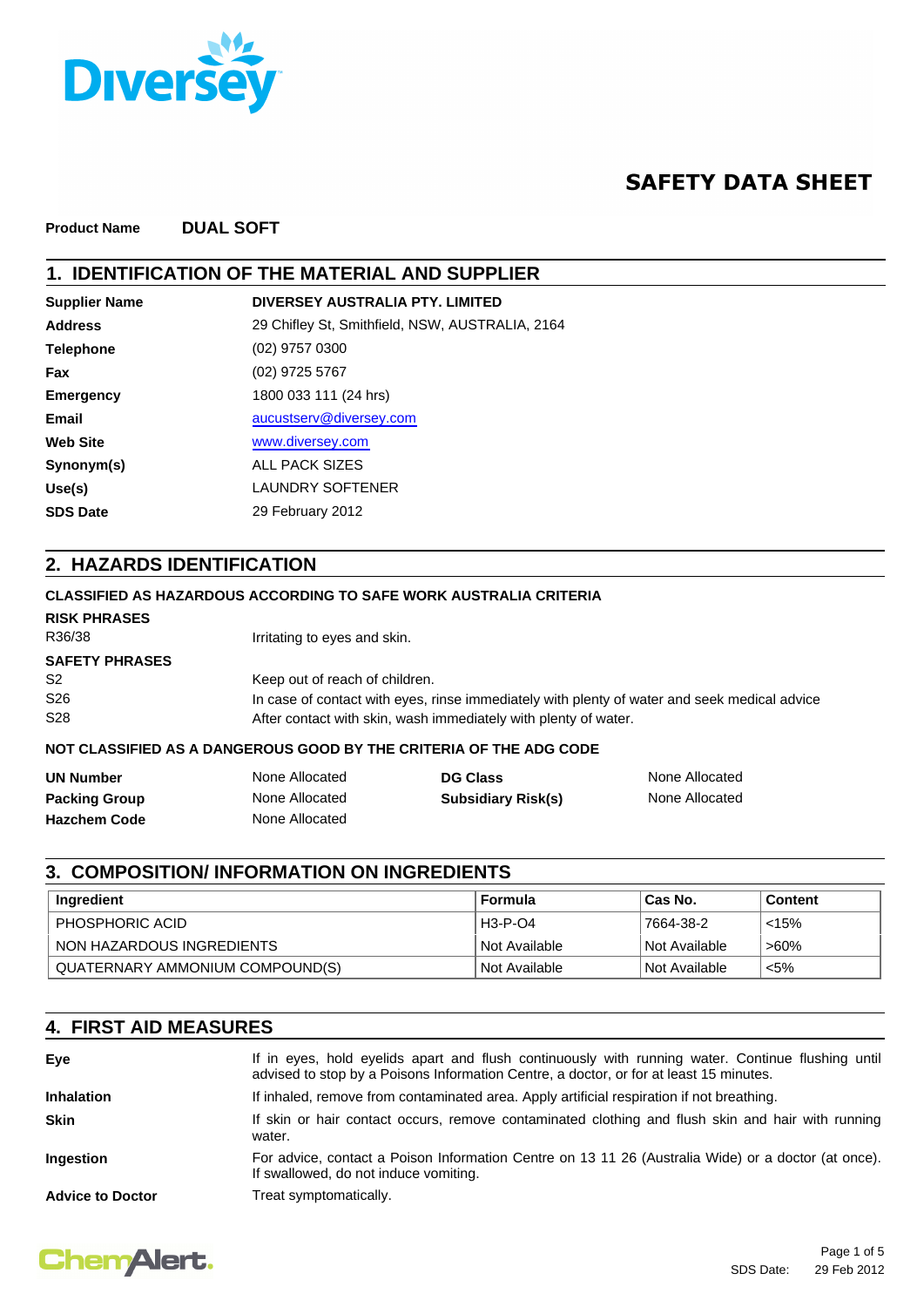**First Aid Facilities** Eye wash facilities should be available.

### **5. FIRE FIGHTING MEASURES**

| <b>Flammability</b>       | Non flammable. May evolve toxic gases (phosphorus oxides) when heated to decomposition.<br>Contact with most metals may evolve flammable hydrogen gas.                                                                                                                                                                              |
|---------------------------|-------------------------------------------------------------------------------------------------------------------------------------------------------------------------------------------------------------------------------------------------------------------------------------------------------------------------------------|
| <b>Fire and Explosion</b> | Treat as per requirements for Surrounding Fires: Evacuate area and contact emergency services.<br>Remain upwind and notify those downwind of hazard. Wear full protective equipment including Self<br>Contained Breathing Apparatus (SCBA) when combating fire. Use waterfog to cool intact containers<br>and nearby storage areas. |
| <b>Extinguishing</b>      | Prevent contamination of drains or waterways.                                                                                                                                                                                                                                                                                       |
| <b>Hazchem Code</b>       | None Allocated                                                                                                                                                                                                                                                                                                                      |

### **6. ACCIDENTAL RELEASE MEASURES**

**Spillage Contact emergency services where appropriate. Use personal protective equipment. Clear area of** all unprotected personnel. Ventilate area where possible. Contain spillage, then cover / absorb spill with sodium bicarbonate or 50-50 mixture of sodium carbonate and calcium hydroxide. Collect for complete neutralisation and appropriate disposal.

### **7. STORAGE AND HANDLING**

Storage Store in a cool, dry, well ventilated area, removed from oxidising agents, alkalis, active metals and foodstuffs. Ensure containers are adequately labelled, protected from physical damage and sealed when not in use. Check regularly for leaks or spills. Large storage areas should have appropriate ventilation systems.

Handling Before use carefully read the product label. Use of safe work practices are recommended to avoid eye or skin contact and inhalation. Observe good personal hygiene, including washing hands before eating. Prohibit eating, drinking and smoking in contaminated areas.

## **8. EXPOSURE CONTROLS / PERSONAL PROTECTION**

#### **Exposure Standards**

|                             |                                                                                                                                                                                                       |           | <b>TWA</b> |                   | <b>STEL</b> |                   |
|-----------------------------|-------------------------------------------------------------------------------------------------------------------------------------------------------------------------------------------------------|-----------|------------|-------------------|-------------|-------------------|
| Ingredient                  |                                                                                                                                                                                                       | Reference | ppm        | mg/m <sup>3</sup> | ppm         | mg/m <sup>3</sup> |
| Phosphoric acid             |                                                                                                                                                                                                       | SWA (AUS) | --         |                   | $- -$       | 3                 |
| <b>Biological Limits</b>    | No biological limit allocated.                                                                                                                                                                        |           |            |                   |             |                   |
| <b>Engineering Controls</b> | Avoid inhalation. Use in well ventilated areas. Where an inhalation risk exists, mechanical extraction<br>ventilation is recommended. Maintain vapour levels below the recommended exposure standard. |           |            |                   |             |                   |
| <b>PPE</b>                  |                                                                                                                                                                                                       |           |            |                   |             |                   |
| Eye / Face                  | Wear splash-proof goggles.                                                                                                                                                                            |           |            |                   |             |                   |
| <b>Hands</b>                | Wear PVC or rubber gloves.                                                                                                                                                                            |           |            |                   |             |                   |
| <b>Body</b>                 | Wear coveralls.                                                                                                                                                                                       |           |            |                   |             |                   |
| <b>Respiratory</b>          | Where an inhalation risk exists, wear a Type B (Inorganic gases and vapours) respirator. If<br>spraying, with prolonged use, or if in confined areas, wear an Air-line respirator.                    |           |            |                   |             |                   |



## **9. PHYSICAL AND CHEMICAL PROPERTIES**

**Flammability** NON FLAMMABLE

**Appearance** WHITE LIQUID **Odour** SLIGHT ODOUR

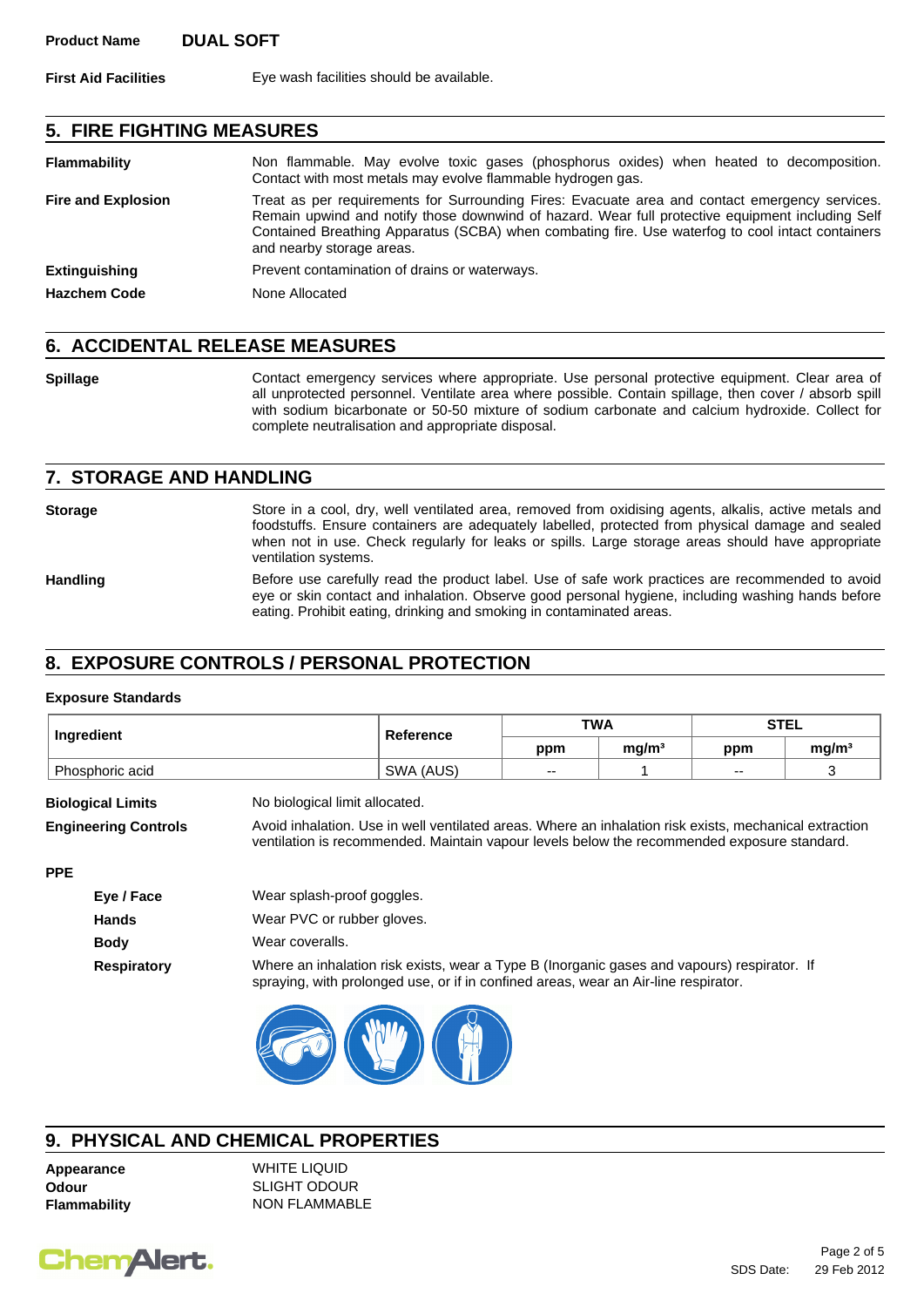| <b>Product Name</b>              | <b>DUAL SOFT</b>     |
|----------------------------------|----------------------|
| <b>Flash point</b>               | NOT RELEVANT         |
| <b>Boiling point</b>             | <b>NOT AVAILABLE</b> |
| <b>Melting point</b>             | <b>NOT AVAILABLE</b> |
| <b>Evaporation rate</b>          | <b>NOT AVAILABLE</b> |
| рH                               | < 1.5                |
| Vapour density                   | NOT AVAILABLE        |
| <b>Specific gravity</b>          | $1.05 - 1.07$        |
| Solubility (water)               | <b>SOLUBLE</b>       |
| Vapour pressure                  | NOT AVAILABLE        |
| <b>Upper explosion limit</b>     | <b>NOT RELEVANT</b>  |
| <b>Lower explosion limit</b>     | NOT RELEVANT         |
| <b>Autoignition temperature</b>  | <b>NOT AVAILABLE</b> |
| <b>Decomposition temperature</b> | NOT AVAILABLE        |
| <b>Viscosity</b>                 | <b>NOT AVAILABLE</b> |
| <b>Partition coefficient</b>     | <b>NOT AVAILABLE</b> |
| % Volatiles                      | NOT AVAILABLE        |
|                                  |                      |

## **10. STABILITY AND REACTIVITY**

| <b>Chemical Stability</b>                         | Stable under recommended conditions of storage.                                              |
|---------------------------------------------------|----------------------------------------------------------------------------------------------|
| <b>Conditions to Avoid</b>                        | Avoid heat, sparks, open flames and other ignition sources.                                  |
| <b>Material to Avoid</b>                          | Incompatible with oxidising agents (eg. hypochlorites), alkalis (eg. hydroxides) and metals. |
| <b>Hazardous Decomposition</b><br><b>Products</b> | May evolve toxic gases (phosphorus oxides) when heated to decomposition.                     |
| <b>Hazardous Reactions</b>                        | Polymerization is not expected to occur.                                                     |

## **11. TOXICOLOGICAL INFORMATION**

| <b>Health Hazard</b><br><b>Summary</b> | This product has the potential to cause adverse health effects with over exposure. Use safe work<br>practices to avoid eye or skin contact and inhalation. Upon dilution, the potential for adverse health<br>effects may be reduced. |                                                                                                                                                                           |  |  |
|----------------------------------------|---------------------------------------------------------------------------------------------------------------------------------------------------------------------------------------------------------------------------------------|---------------------------------------------------------------------------------------------------------------------------------------------------------------------------|--|--|
| Eye                                    |                                                                                                                                                                                                                                       | Contact may result in irritation, lacrimation, pain, redness, conjunctivitis and possible burns.                                                                          |  |  |
| <b>Inhalation</b>                      |                                                                                                                                                                                                                                       | Over exposure may result in irritation of the nose and throat, with coughing. Due to the low vapour<br>pressure, an inhalation hazard is not anticipated with normal use. |  |  |
| <b>Skin</b>                            |                                                                                                                                                                                                                                       | Contact may result in irritation, redness, pain, rash, dermatitis and possible burns.                                                                                     |  |  |
| <b>Ingestion</b>                       | pain and diarrhoea.                                                                                                                                                                                                                   | Ingestion may result in ulceration and burns to the mouth and throat, nausea, vomiting, abdominal                                                                         |  |  |
| <b>Toxicity Data</b>                   | PHOSPHORIC ACID (7664-38-2)<br>LD50 (ingestion)<br>LD50 (skin)                                                                                                                                                                        | 1530 mg/kg (rat)<br>2740 mg/kg (rabbit)                                                                                                                                   |  |  |

## **12. ECOLOGICAL INFORMATION**

**Environment** Phosphoric acid is hazardous to aquatic life at high concentrations. While acidity may be reduced by natural water minerals, the phosphate may persist indefinitely. When spilled onto soil, it will permeate downward, and may dissolve some of the soil matter, especially carbonate-based materials. Some acid will be neutralised, however significant amounts will remain for transport to groundwater.

### **13. DISPOSAL CONSIDERATIONS**

| <b>Waste Disposal</b> | Wearing the protective equipment detailed above, neutralise to pH 6-8 by SLOW addition to a<br>saturated sodium bicarbonate solution or similar basic solution. Dilute with excess water and flush<br>to drain. Waste disposal should only be undertaken in a well ventilated area. |
|-----------------------|-------------------------------------------------------------------------------------------------------------------------------------------------------------------------------------------------------------------------------------------------------------------------------------|
| Legislation           | Dispose of in accordance with relevant local legislation.                                                                                                                                                                                                                           |

## **14. TRANSPORT INFORMATION**

**NOT CLASSIFIED AS A DANGEROUS GOOD BY THE CRITERIA OF THE ADG CODE**

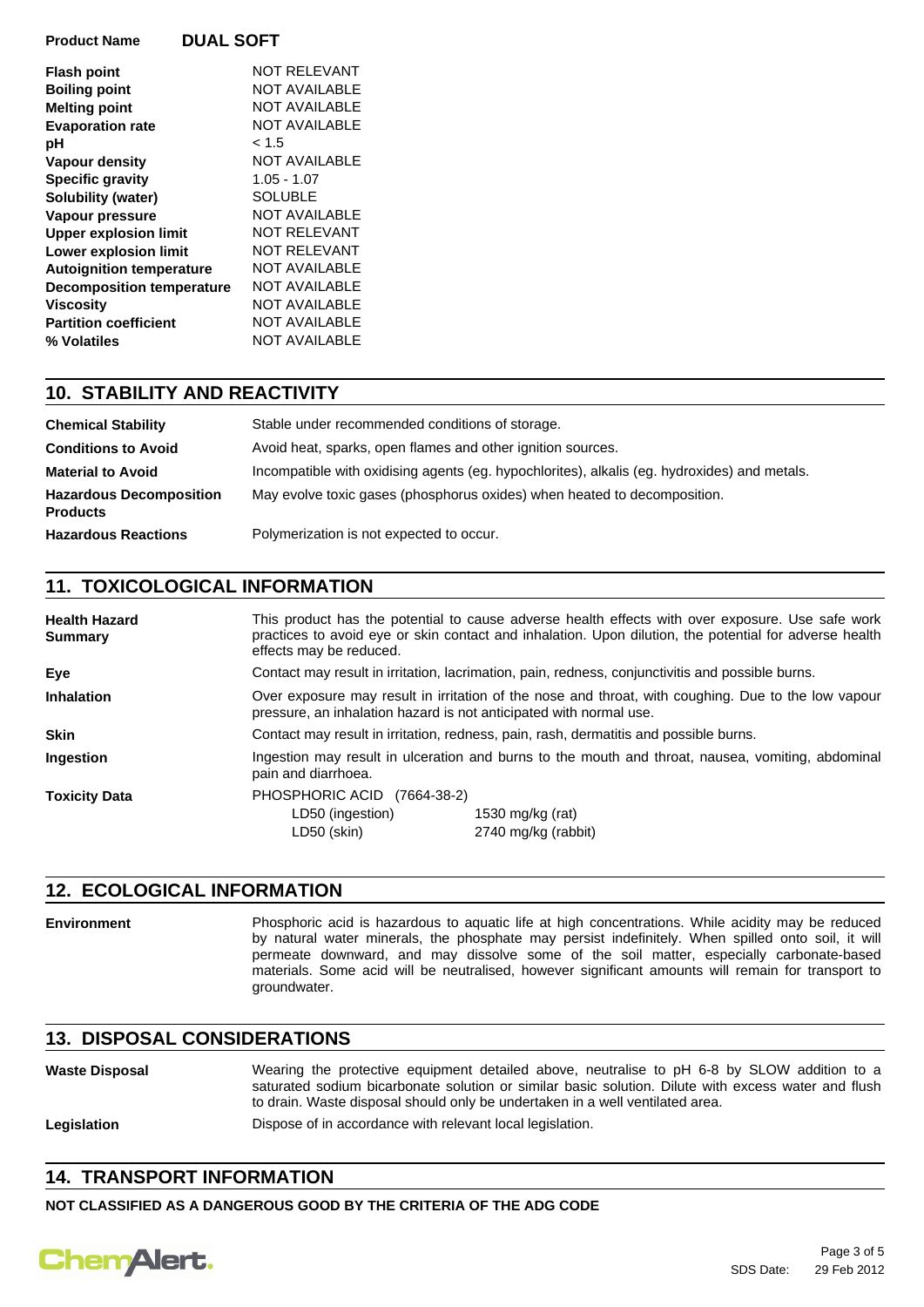|                             | <b>LAND TRANSPORT</b><br>(ADG) | <b>SEA TRANSPORT</b><br>(IMDG / IMO) | <b>AIR TRANSPORT</b><br>(IATA / ICAO) |
|-----------------------------|--------------------------------|--------------------------------------|---------------------------------------|
| <b>UN Number</b>            | None Allocated                 | None Allocated                       | None Allocated                        |
| <b>Proper Shipping Name</b> | None Allocated                 | None Allocated                       | None Allocated                        |
| <b>DG Class/Division</b>    | None Allocated                 | None Allocated                       | None Allocated                        |
| <b>Subsidiary Risk(s)</b>   | None Allocated                 | None Allocated                       | None Allocated                        |
| <b>Packing Group</b>        | None Allocated                 | None Allocated                       | None Allocated                        |
| <b>Hazchem Code</b>         | None Allocated                 |                                      |                                       |

### **15. REGULATORY INFORMATION**

**Inventory Listing(s) Poison Schedule** A poison schedule number has not been allocated to this product using the criteria in the Standard for the Uniform Scheduling of Medicines and Poisons (SUSMP) **AUSTRALIA: AICS (Australian Inventory of Chemical Substances)** All components are listed on AICS, or are exempt.

### **16. OTHER INFORMATION**

| <b>Additional Information</b> | ACIDS: When mixing acids with water (diluting), caution must be taken as heat will be generated<br>which causes violent spattering. Always add a small volume of acid to a large volume of water,<br>NEVER the reverse.                                                                                                                                                                                   |                                                                                                                                                                                                                                                                                                                                                                                                                                                                                                                                                                                                                                                                                                                                                                                                                                                |  |  |
|-------------------------------|-----------------------------------------------------------------------------------------------------------------------------------------------------------------------------------------------------------------------------------------------------------------------------------------------------------------------------------------------------------------------------------------------------------|------------------------------------------------------------------------------------------------------------------------------------------------------------------------------------------------------------------------------------------------------------------------------------------------------------------------------------------------------------------------------------------------------------------------------------------------------------------------------------------------------------------------------------------------------------------------------------------------------------------------------------------------------------------------------------------------------------------------------------------------------------------------------------------------------------------------------------------------|--|--|
|                               |                                                                                                                                                                                                                                                                                                                                                                                                           | RESPIRATORS: In general the use of respirators should be limited and engineering controls<br>employed to avoid exposure. If respiratory equipment must be worn ensure correct respirator<br>selection and training is undertaken. Remember that some respirators may be extremely<br>uncomfortable when used for long periods. The use of air powered or air supplied respirators should<br>be considered where prolonged or repeated use is necessary.                                                                                                                                                                                                                                                                                                                                                                                        |  |  |
|                               | PERSONAL PROTECTIVE EQUIPMENT GUIDELINES:<br>The recommendation for protective equipment contained within this ChemAlert report is provided as<br>a guide only. Factors such as method of application, working environment, quantity used, product<br>concentration and the availability of engineering controls should be considered before final selection<br>of personal protective equipment is made. |                                                                                                                                                                                                                                                                                                                                                                                                                                                                                                                                                                                                                                                                                                                                                                                                                                                |  |  |
|                               |                                                                                                                                                                                                                                                                                                                                                                                                           | <b>HEALTH EFFECTS FROM EXPOSURE:</b><br>It should be noted that the effects from exposure to this product will depend on several factors<br>including: frequency and duration of use; quantity used; effectiveness of control measures;<br>protective equipment used and method of application. Given that it is impractical to prepare a<br>ChemAlert report which would encompass all possible scenarios, it is anticipated that users will<br>assess the risks and apply control methods where appropriate.                                                                                                                                                                                                                                                                                                                                 |  |  |
| <b>Abbreviations</b>          | <b>ACGIH</b><br>CAS#<br><b>CNS</b><br>EC No.<br><b>GHS</b><br><b>IARC</b><br>mg/m <sup>3</sup><br>PEL<br>pH<br>ppm<br><b>REACH</b><br>STOT-RE<br>STOT-SE<br><b>SUSMP</b><br><b>TLV</b><br><b>TWA/OEL</b>                                                                                                                                                                                                  | American Conference of Governmental Industrial Hygienists<br>Chemical Abstract Service number - used to uniquely identify chemical compounds<br>Central Nervous System<br>EC No - European Community Number<br><b>Globally Harmonized System</b><br>International Agency for Research on Cancer<br>Milligrams per Cubic Metre<br>Permissible Exposure Limit<br>relates to hydrogen ion concentration using a scale of 0 (high acidic) to 14 (highly<br>alkaline).<br>Parts Per Million<br>Regulation on Registration, Evaluation, Authorisation and Restriction of Chemicals<br>Specific target organ toxicity (repeated exposure)<br>Specific target organ toxicity (single exposure)<br>Standard for the Uniform Scheduling of Medicines and Poisons<br><b>Threshold Limit Value</b><br>Time Weighted Average or Occupational Exposure Limit |  |  |